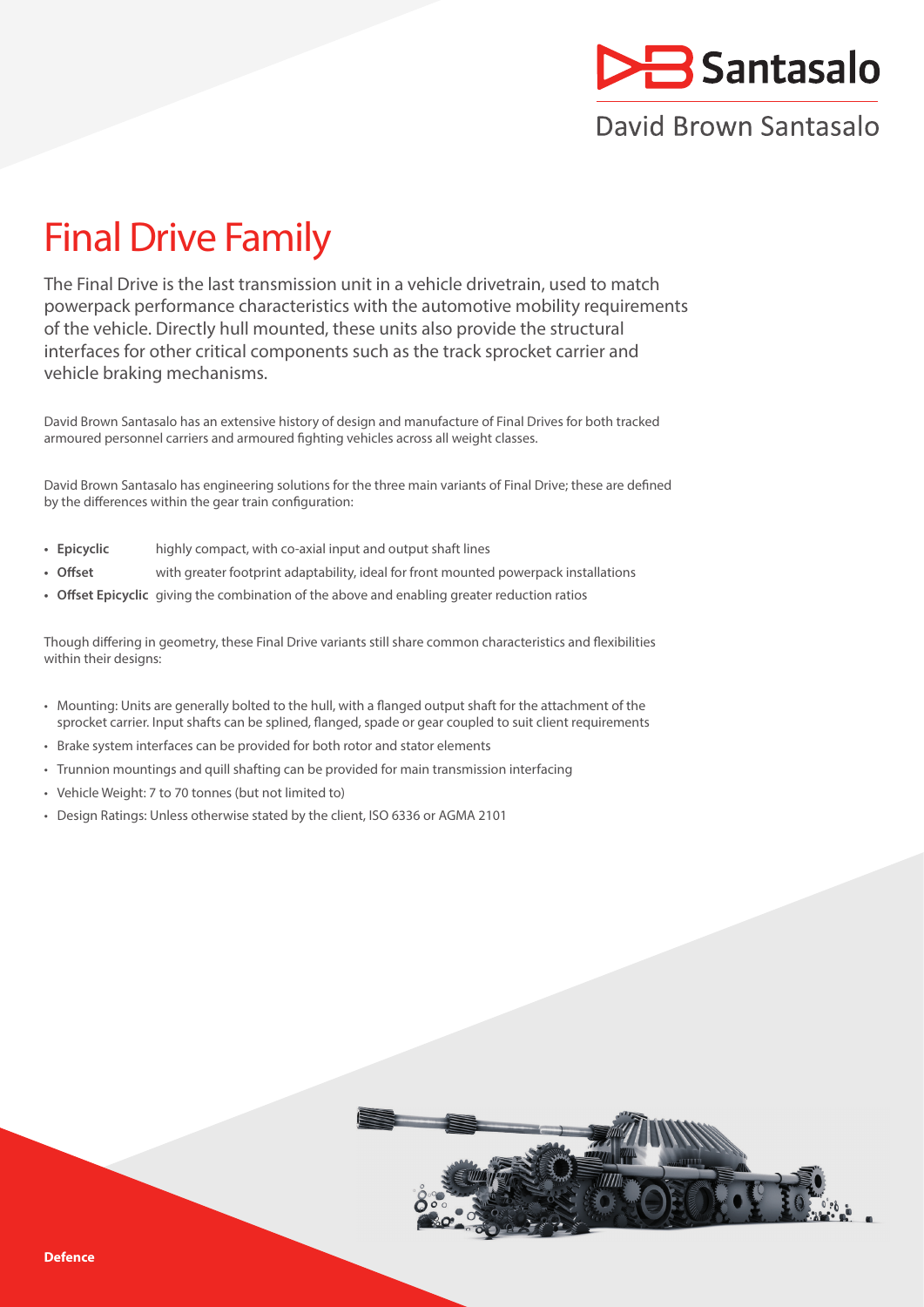# Epicyclic (Co-axial) Offset Epicyclic

An in-line Final Drive with vehicle brake disc incorporated. Offering the greatest torque density for high tractive effort applications, the epicyclic (planetary) gear arrangement consists of an output shaft driven by a planet gear carrier assembly from the central input (sun) gear.

The ring gear (annulus) provides the necessary torque reaction to the hull interface. The gear and load path elements are manufactured from both surface and through-hardened, tempered alloy steels. High Precision rolling element bearings are utilised. Special design configurations such as units with two selectable ratios are available. The main housing can be made from a variety of materials – typically aluminium alloys (forged or cast) for weight and thermal performance benefits, or cast steel for maximum structural impact resistance. Wire trap features can be provided. Oil fill and drain ports are included. Input shaft disconnect mechanisms can be embodied to enable drive disconnection externally.





The offset epicyclic design offers a beneficial combination of the prior variants. This is a double stage unit utilising an offset primary gearset driving the sprocket carrier shaft through a secondary planetary reducer.

A balance between the gear stage ratios gives the benefits of both high reduction ratio and tractive effort capacity in a compact envelope. As with the other DBS Final Drive units, the gear and load path elements are manufactured from both surface and through-hardened, tempered alloy steels. The main housing can be made from a variety of materials – typically aluminium alloys (forged or cast) for weight and thermal performance benefits, or cast steel for maximum structural impact resistance. High Precision rolling element bearings are utilised.



# **Offset**

Offset Final Drives as illustrated above utilise a single wheel and pinion arrangement for simplicity and highest efficiency for light and medium weight vehicle applications; although two-stage units are also feasible to provide greater reduction ratios or to offset distance between the input shaft and sprocket carrier axes in vehicles with front mounted powerpack assemblies

The offset is generally determined by the vehicle hull (glacis plate) and main transmission output configuration. The gear and load path elements are manufactured from both surface and through-hardened, tempered alloy steels. As for the co-axial type, the main housing can be made from a variety of materials – typically aluminium alloys (forged or cast) for weight and thermal performance benefits, or cast steel for maximum structural impact resistance. Wire trap and drive disconnect features can also be embodied. High Precision rolling element bearings are again utilised